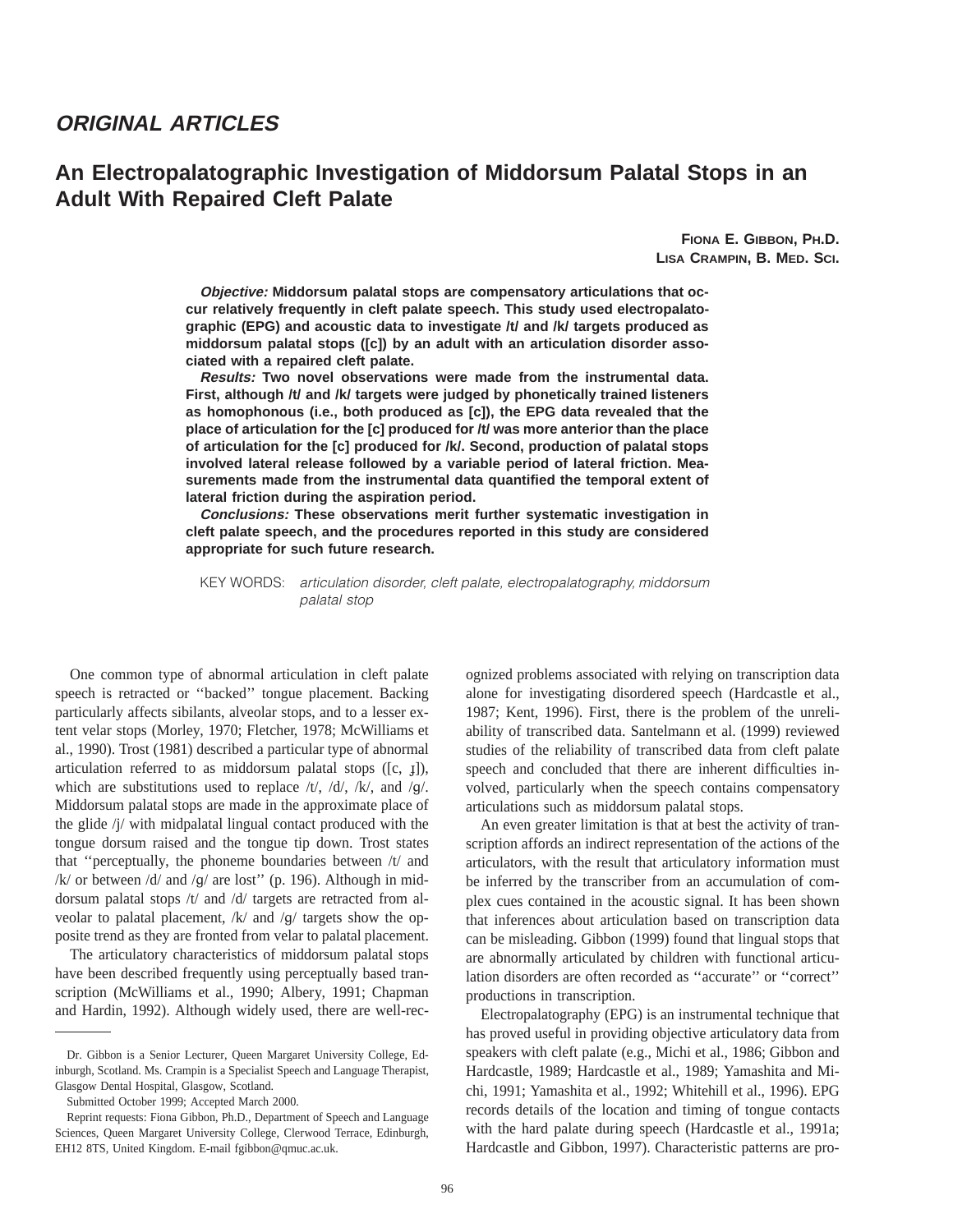duced by normal speakers for sounds such as /t/, /d/, /n/, /k/, /g/, /s/, /z/, /l/, /1/ (as in *sh*oe), /t1/ (as in *ch*op), /d^/ (as in *j*ob), /j/ (as in *y*ou), and /n/ (as in so*ng*). EPG also records abnormal placement for these target sounds, making it a valuable technique for investigating errors in cleft palate speech.

EPG has been used to investigate abnormal tongue-palate contact patterns associated with retracted articulations in relatively large numbers of Japanese speakers with cleft palate. Yamashita et al. (1992) investigated EPG patterns in 53 Japanese-speaking individuals with cleft palate, aged 4 to 20 years. One of the most frequently occurring EPG patterns in Japanese speakers with cleft palate has been labeled ''palatal misarticulation'' or PM (Okasaki et al., 1980; Michi et al., 1986; Yamashita et al., 1992). PM is defined as tongue-palate contact involving the tongue dorsum and middorsum elevated to make contact with the posterior hard palate and involves EPG patterns that have contact either across the whole surface of the palate or confined to the most posterior region of the palate. PM is considered to include Trost's middorsum palatal stop (Yamashita and Michi, 1991; Yamashita et al., 1992).

PM has been reported to affect Japanese dental and alveolar targets /s/, /ts/, /dz/, / $\frac{1}{3}$ /, /tf/, /t/, /d/, and /t/; it is one of the most commonly occurring errors in Japanese cleft palate speech. Yamashita et al. (1992) found that approximately three-quarters of the 53 speakers they investigated showed evidence of PM. In addition to the relatively large numbers of Japanese speakers investigated with EPG, abnormally retracted tongue palate contact patterns have been reported in smaller numbers of English cleft speakers (Gibbon and Hardcastle, 1989; Hardcastle et al., 1989) and Cantonese cleft speakers (Whitehill et al., 1995; Whitehill et al., 1996).

However, it is not reported in the Japanese, English, or Cantonese EPG studies whether the speakers with cleft palate produced the classic middorsum palatal stop that Trost (1981) described, in which palatal substitutions occur for /t/, /d/, and /k/, /g/ targets resulting in a loss of the alveolar-velar contrast. For example, although the studies report palatal articulations for alveolar targets, none systematically compared contact patterns for alveolar targets with patterns for velar targets in individual speakers. This omission makes it difficult to know whether place of articulation of the palatal  $[c]$  used for  $/t/$  is always precisely the same as placement of [c] used for /k/ targets, as Trost (1981) suggests.

The aim of this study was to use EPG and acoustic data to investigate place of articulation for  $/t/$  and  $/k/$  targets in an English-speaking adult with a repaired cleft palate. Perceptually based speech analysis revealed that alveolar and velar targets were produced as middorsum palatal stops. The study used EPG to establish whether place of articulation for /t/ targets was different from placement for /k/ targets, despite the two phoneme categories being perceptually homophonous. Perceptual analysis revealed a secondary feature of lateral release during production of /t/ and /k/ targets, with a variable amount of lateral friction occurring during the aspiration period. The study used a combination of EPG and acoustic data

|           | Row |                 |                 |
|-----------|-----|-----------------|-----------------|
| 000000    |     | <b>Alveolar</b> | <b>Anterior</b> |
| 000.000   | 2   |                 | (tongue         |
| 0.1.1.00  | з   | Post-alveolar   | tip/blade)      |
| 00        | 4   |                 |                 |
| 0.1.1.0   | 5   |                 |                 |
| 0. 0      | 6   | Palatal         | Posterior       |
| 0.1.1.1.0 | 7   |                 | (tongue         |
| 0.1.1.1.0 | 8   | <b>Velar</b>    | dorsum)         |

**FIGURE 1 A single electropalatographic frame showing row numbers and the regions of the palate.**

to measure the temporal extent of lateral friction that occurred during aspiration of /t/ and /k/.

## **METHOD**

# **Instrumentation**

The Reading EPG3 system (Millgrant Wells Ltd., Rugby, England) was used (Hardcastle et al., 1991a; Hardcastle and Gibbon, 1997), with the EPG sampled at 100 Hz simultaneously with the acoustic signal at 10,000 Hz. An essential component of EPG is an artificial palate, which is custom made to fit against a speaker's hard palate. The artificial palate contains 62 electrodes, placed in eight horizontal rows according to well-defined anatomical landmarks (Hardcastle and Gibbon, 1997). The electrodes are arranged so that the spacing between the back four rows is twice that of the front four rows. EPG data are displayed as sequences of two-dimensional representations referred to as palatograms or EPG frames. Figure 1 shows a single EPG frame, which is divided into regions (alveolar, postalveolar, palatal, and velar) that correspond in an approximate way to phonetically relevant regions of the hard palate.

#### **Subjects**

The subjects were three English-speaking adults, one male subject (D, aged 36 years) with an articulation disorder associated with a repaired cleft palate and two female control subjects (C1, aged 43 years, and C2, aged 29 years). D and C2 both spoke with a Scottish (Glasgow) accent, C1 spoke with a southern British standard accent. Case history details for D are in Appendix 1. The control subjects had no present or past speech, language, or hearing difficulties, and they had normal occlusion. Artificial palates were constructed for the three subjects (Fig. 2). D wore an upper denture, so his EPG palate consisted of a duplicate denture with the 62 electrodes embedded in it.

#### **Speech Analysis**

Two speech-language pathologists who were trained in the use of the International Phonetic Alphabet and experienced in the transcription of cleft palate speech, transcribed a sample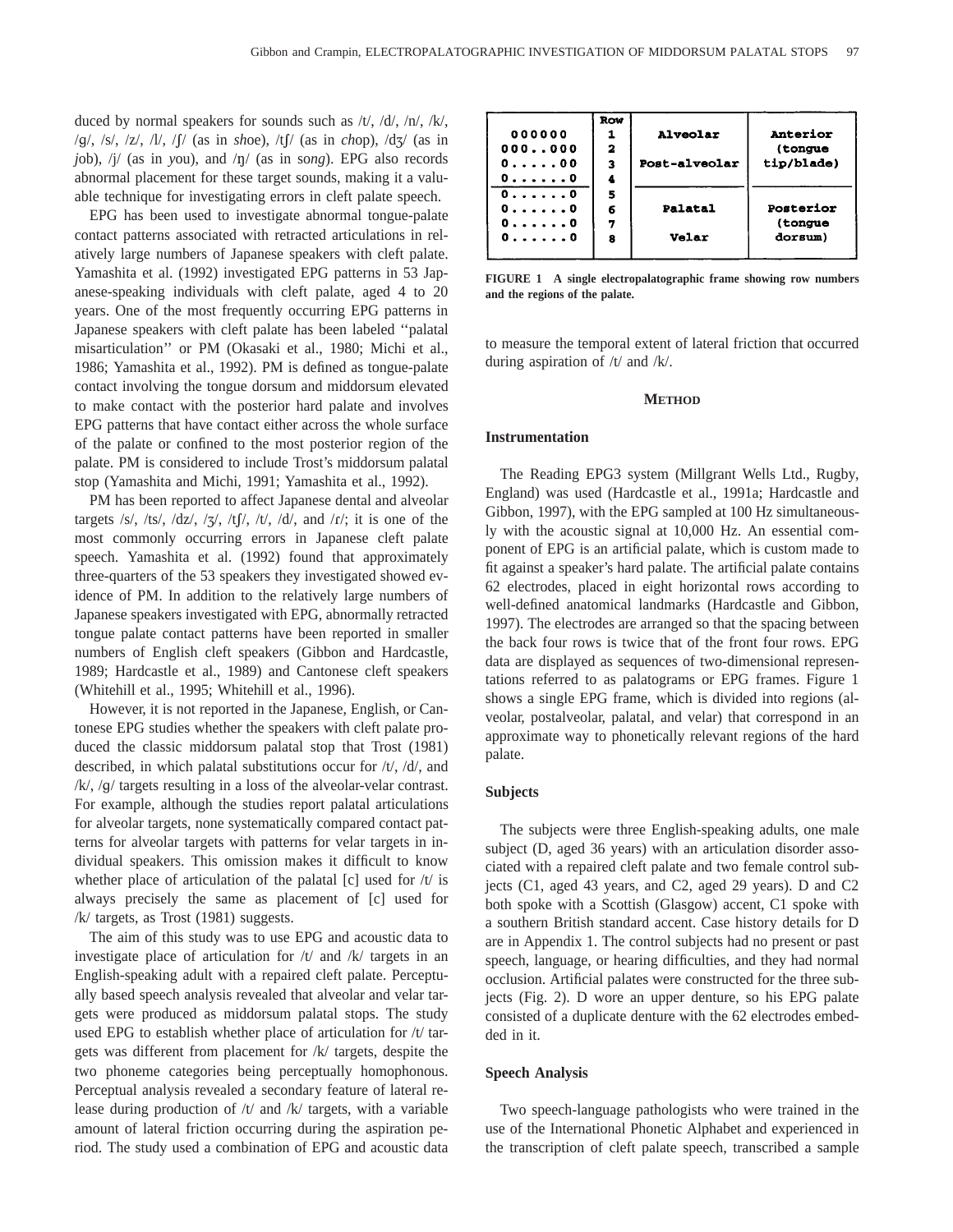

**FIGURE 2 Photographs of artificial palates placed on top of plaster impressions for D (subject with a repaired cleft palate and speech disorder) and C1 and C2 (controls).**

of D's speech at the time of the EPG recording. The speech sample contained naturalistic conversation, reading aloud a word list, and a prose passage. The perceptually based analysis showed that /t/, /d/, /k/, and /g/ targets were produced as palatal plosives  $([c, 1])$ . A secondary characteristic was that these targets had lateral release and variable periods of lateral friction during the aspiration period. Nasals were also palatal  $\frac{\ln \sqrt{n}}{\sqrt{n}}$  $\rightarrow$  [n]), and sibilant targets were judged as lateral fricatives  $(|s|, |f| \rightarrow [1]; |z|, |z| \rightarrow [1])$ . Affricates were retracted and lateralized, and /r/ and /l/ were produced as velar approximants. Speech intelligibility was rated as moderately impaired in conversational speech.

# **EPG and Acoustic Recording**

Simultaneous EPG and acoustic data were recorded as the subjects read aloud a word list (Gibbon et al., 1993). Because D wore a denture, he adapted readily to the presence of the artificial palate in his mouth and was able to speak naturally and comfortably with the palate in place. The control subjects were both experienced EPG users and were accustomed to speaking with the artificial palate in place. As a result, the subjects acclimatized readily to the presence of the palate in the mouth for the EPG recording. Twenty-four words (12 containing target  $/t/$  and 12 containing  $/k/$ ) per subject were analyzed. The targets were in word-initial position and the subjects were instructed to say the words at a natural, conversational rate.

# **Annotation Points**

EPG and acoustic data were displayed using the EPG3 software. Annotation points were identified on the recorded data using criteria reported in previous studies (Gibbon et al., 1993a, 1993b). The annotations contained spatial information (contacted electrodes) and timing information, which were exported from the EPG3 software and imported into a commercial software package for analysis purposes. Three annotation points were identified from the EPG records (1 through 3 below) and two from the acoustic waveform (4 through 5 below) using the following criteria:

- 1. Approach to closure—the first EPG frame showing complete midsagittal contact across the palate.
- 2. Maximum constriction—the frame with the highest number of contacted electrodes during the constriction phase.
- 3. Articulatory release—the final frame that shows complete midsagittal contact across the palate.
- 4. Stop burst—the point on the waveform trace that shows a burst following the acoustic stop closure.
- 5. Onset of voicing—the point at which modal voice is initiated for the following vowel.

Annotation points 1 through 5 were marked for all subjects' /t/ targets. Annotation points 1 through 5 were marked for D's and C1's /k/ productions. C2's EPG patterns for /k/ did not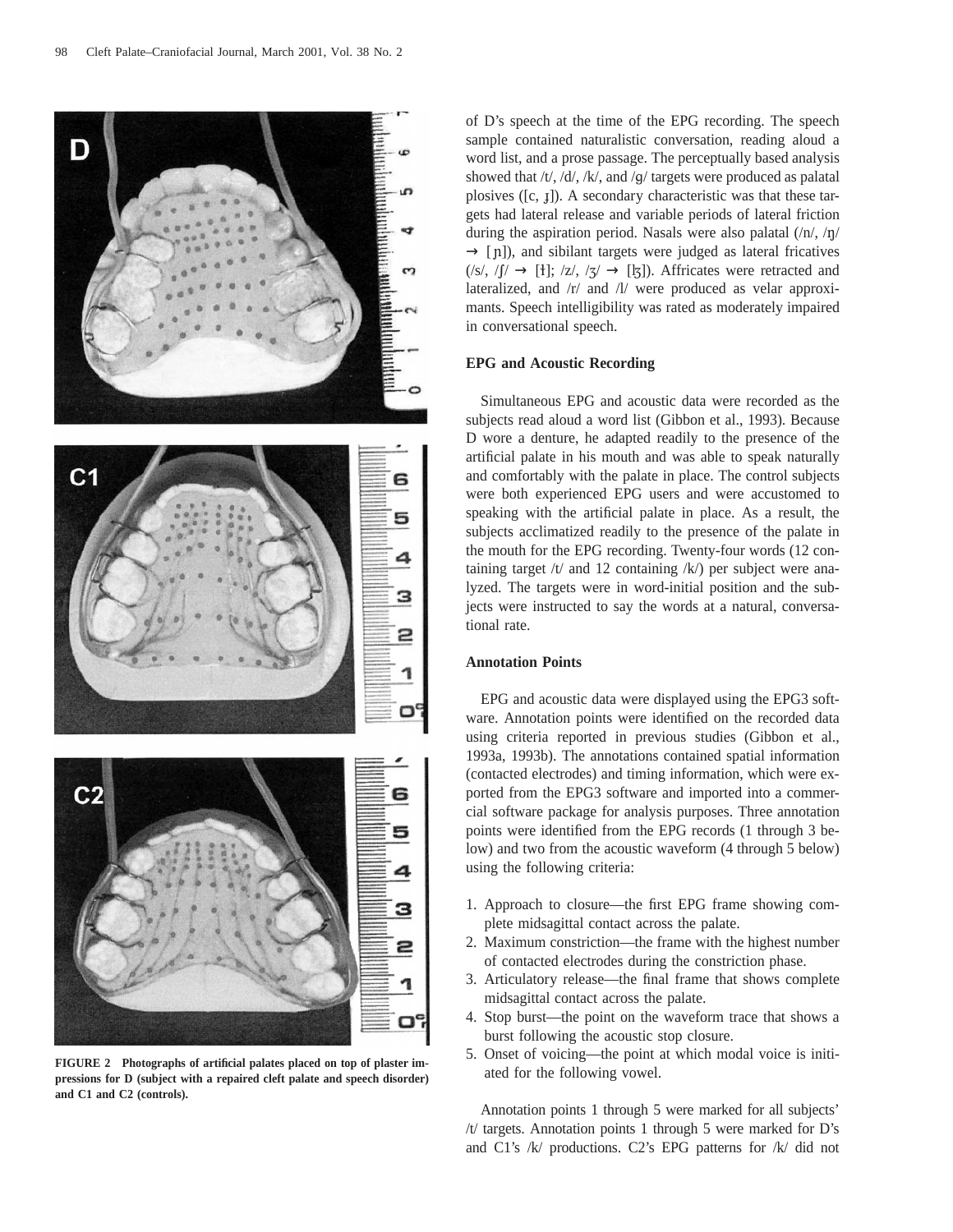always show complete closure, so only maximum constriction (annotation 2) was marked for these targets. Figure 3 illustrates the five annotation points during C2's production of  $\sqrt{e^2 + 4}$  in the phrase *a toolshed*. The EPG frames occur at 10-millisecond intervals. Annotations 1 through 5 are marked above the acoustic waveform and on the EPG printout. The control subject's EPG pattern for  $/t/$  at maximum constriction (frame 183) has a characteristic horseshoe shape, which is typical of normal EPG patterns for alveolar stops such as  $/t/$ ,  $/d/$ , and  $/n/$  (Dagenais et al., 1994; Hardcastle and Gibbon, 1997).

In Figure 3, articulatory release (annotation 3) is closely timed with the stop burst (annotation 4). Articulatory release is followed by air flowing from the oral cavity with a central airstream. The sudden release of air from the mouth results in an abrupt burst seen on the acoustic waveform (annotation 4). The delay in initiation of voicing (annotation 5) results in the aspiration period. The aspiration period is measured from the stop burst (annotation 4) to the onset of voicing for the following vowel (annotation 5).

#### **Spatial Measurements**

# *Center of gravity (COG)*

A COG index was used to determine whether D used a different place of articulation for /t/ and /k/ targets. The COG gives a single numerical value representing the position of the greatest concentration of activated electrodes across the palate in the front/back dimension. A high COG value represents a forward (i.e., anterior) place of articulation, whereas a low COG value reflects a posterior place of articulation. The COG index has been used to measure place of articulation on the hard palate in a number of previous studies (e.g., Gibbon et al., 1993b; Wakumoto et al., 1996; Gibbon et al., 1999). For further description of the COG measure, see Baken and Orlikoff (2000), Gibbon and Nicolaidis (1999), and Hardcastle et al. (1991b). The COG formula is in Appendix 2.

## **Timing Measurements**

## *Articulatory release index (ARI)*

The ARI was devised for this study in order to capture the abnormal timing of articulatory release in D's speech relative to the stop burst. Unlike the control subjects, D maintained complete articulatory closure for varying periods after the acoustic stop burst for /t/ and /k/. This type of release was interpreted as involving lateral release. In this type of articulation, oral closure is maintained centrally but air is released laterally. Normal speakers can have lateral release of /t/ in words such as *bottle,* in which a lateral follows a stop (Ball, 1993). However, D had lateral release in all realizations of lingual stops, regardless of context.

The index is an adaptation of similar indices used to investigate timing relationships between articulators (Hardcastle et al., 1991a; Gibbon et al., 1993b; Gibbon and Nicolaidis, 1999). The ARI formula is in Appendix 3. An ARI of 100 indicates that the stop burst (annotation 4) and articulatory release (annotation 3) occur simultaneously, as would be expected in normal speakers. If articulatory release occurs after the acoustic stop burst, the ARI is  $<100$ , and if release is before the acoustic stop burst, the ARI is  $>100$ . Stop burst (annotation 4) and articulatory release (annotation 3) occur close together in time in the control subject's production of  $/t/$  in Figure 3, and this close timing relationship is reflected in an ARI value close to 100 (97 in this example).

#### **RESULTS**

## **Spatial Measurements**

## *Center of gravity (COG)*

Inspection of skewness and kurtosis statistics indicated that COG values were normally distributed and conformed to assumptions of homogeneity of variance (Box's  $M = 12.6$ ,  $F_{6, 27141} = 1.9, p = .074$ . The COG data were analyzed using a 3\*2 mixed model analysis of variance (ANOVA), although it is not intended to use this analysis to generalize from these results to the cleft opulation as a whole. There was one variable distinguishing targets  $(\forall t, /k)$  and another distinguishing subjects (D, C1, and C2), with 12 observations per group. The ANOVA revealed significant main effects for target  $(F_{1,33} =$ 1617.6,  $p < .001$ ) and subject ( $F_{2,33} = 13.4$ ,  $p < .001$ ) and a significant interaction between the two factors ( $F_{2,33} = 189.3$ ,  $p < .001$ ).

D's COG values for  $/t/$  (Table 1) were found to be significantly lower than the control subjects' ( $p < .001$ ), indicating that D produced /t/ at a more posterior (i.e., retracted) place of articulation than the control subjects. D's COG values for  $/k/$  (Table 1) show the opposite trend, with  $/k/$  targets showing significantly higher COG values ( $p < .001$ ) than the controls'. This result indicates that D had a more anterior (i.e., fronted) place of articulation for /k/ than the controls.

Moreover, the simple main effect of target indicates that the differences in COG values for /t/ and /k/ are significant for all subjects ( $p < .05$ ). The finding that the control subjects produced different places of articulation for  $/t/$  and  $/k/$  was expected because these speakers had alveolar placement for /t/ and velar placement for /k/. However, it was noteworthy that D's COG values showed a significantly different place of articulation for /t/ targets, compared with /k/ targets, because the perceptual analysis indicated that /t/ and /k/ were judged as homophonous [c].

Figure 4 shows composite EPG frames for /t/ and /k/ targets at approach to closure (annotation 1), maximum constriction (annotation 2), and articulatory release (annotation 3) for D, C1, and C2. Two observations can be made from this figure. The first observation concerns the different places of articulation produced by D for  $/t$  and  $/k$  targets. Figure 4 shows that for /t/ targets, complete constriction extends from rows 3 to 8, with some side contact in row 2. However, constriction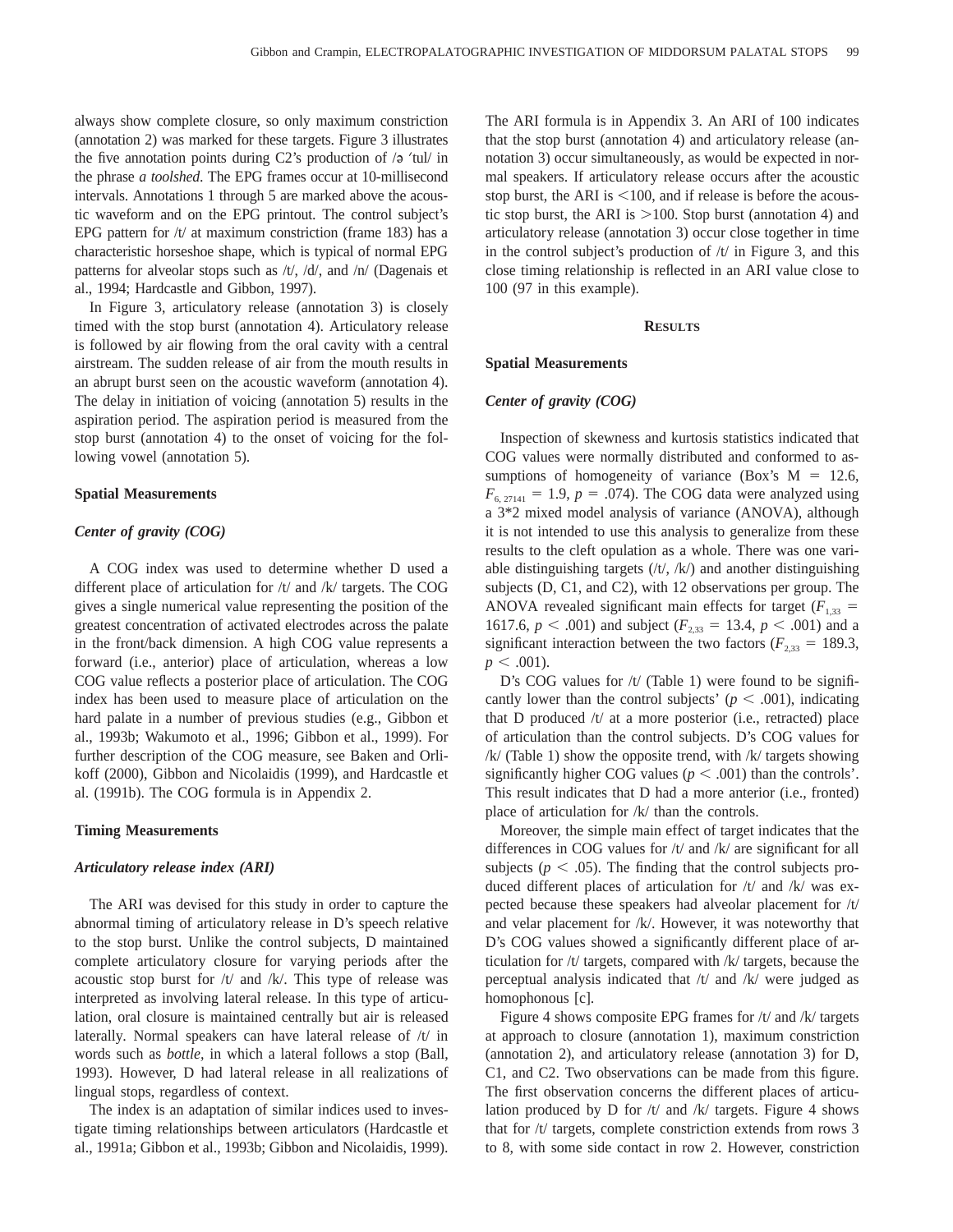

1.  $2.$  $3.$ and  $4.$ 176 177 178 179 180 181 182 183 184 185 186  $\infty$  $\infty$  $\infty$  $\infty$  $\infty$  $\infty$ ထထထ  $\infty$  $\infty$  $\infty$ . $\infty$ . . . . . . . . . . . .  $\alpha$  $\alpha$  $\alpha$  $\alpha$   $\alpha$   $\alpha$   $\alpha$  $\infty$ ണനന  $\infty$  $\alpha$  $\alpha$  $\alpha$  $0.00000$  $\infty$ ... $\infty$  $\infty$ .coo  $\infty$  $\alpha$   $\alpha$  $\infty$  $\alpha$  $\infty$  $\alpha\alpha$  $\infty$ . $\infty$  $0.1110$  $\infty$ ....o  $\infty$ ... $\infty$ ∞…∞ ∞…∞  $\infty$ ....o ထ. . . . . . ၀  $\infty$ ...o ∞....o ထာ...ထ  $\infty$ .coo ထ…..၀  $\overline{0}\ldots$ ထ…..၀ ထ. . . . . . ၀ 0. . . . . . .  $0. . . . . . .$ 0. . . . . . .  $\infty$ ....o ထ…..ဝ ထ….၀ ∞……o  $0.00000$  $0. \ldots .0$  $0. \ldots .0$  $\infty$ ....o  $\infty$ ....o ထ….၀ ∞……о  $\infty$ ....o ∞……o  $\infty$ ....o  $\infty$ .... $\circ$ 00. . . . . 0  $\infty$ .... $\circ$  $\infty$ ....o  $0.00000$  $0.0000$  $\infty$ ....o  $\infty$ .... $\circ$ ထ. . . . . . ၀  $\infty$ ....o  $\infty$ ....o  $\infty$ .... $\circ$  $0.0000$  $0.0000$ 0. . . . . . 0  $0.00000$  $0.00000$ ထ. . . . . . ၀ ထ. . . . . . ၀  $\infty$ .... $\circ$ ထ. . . . . . c ထ…..၀ ထ. . . . . ၀ 5. 190 191 194 187 188 189 192 193  $\infty$ . $\infty$  $\infty$ ...  $\cdots$ . . . . . . . . . . . . . . . . . . . . . . . . ထာ..ထာ  $\infty$ ... $\infty$  $\infty$ ...o  $0...$ . . . . . . . . . . . . . . . . . . . . . . . . . . . . . . .  $\infty$ ... $\infty$ ထာ...ထ  $\infty$ ...o  $\infty$ ....o ထ. . . . .၀ . . . . . . . . . . . . . . . . . . . . . . ထာ....၀  $\infty$ ....o  $\infty$ ....o ထ. . . . .၀ ထ…..၀  $0. \ldots .0$  $0.0000$ 0. . . . . . . ∞…..о  $\infty$ .... $\infty$  $\infty$ ....o  $0. \ldots .0$  $0. \ldots .0$  $0. \ldots .0$  $0. . . . . .$ 0. . . . . . . ထ. . . . .ဝ  $\infty$ ....o ထ. . . . . ၀ ထ…..ဝ  $0. \ldots .0$  $0. \ldots .0$  $0. \ldots .0$ 0. . . . . . 0 . . . . 0  $\ldots$ . 8 . . . . . 0  $\infty$ ∞. ထ…..ဝ  $\infty$ ....o ထ. . . . . .ဝ  $\infty$ ....o ထ. . . . . . ၀ ထ.....၀ ထ. . . . . . ၀  $\infty$ .... $\circ$  $\infty$ ....o  $\infty$ ....o  $\infty$ .... $\circ$ ထ. . . . . . ၀  $\infty$ ....o

FIGURE 3 Illustration of simultaneous acoustic and electropalatographic data recorded from a control speaker. The acoustic signal shows /*a* tul/ extracted **from the phrase** *a toolshed.* **The electropalatographic patterns below the waveform are for the /t/ gesture only. Annotation points 1 through 5 are marked above the acoustic waveform and on the relevant electropalatographic frames. The articulatory release index value for this example is 97, reflecting almost simultaneous occurrence of stop burst (annotation 4) with articulatory release (annotation 3).**

is confined to rows 5 to 8 with some additional lateral contact for  $/k/$  targets. Thus, place of articulation for  $/t/$  extends into the postalveolar region, whereas place of articulation for /k/ is confined to the palatal and velar regions.

A more anterior placement for  $/t$ , compared with  $/k$ , is more striking at approach to closure (Fig. 4). During this phase of stop production, complete contact across the palate for  $/t/$ targets is in row 5 (palatal), compared with row 8 (velar) for /k/. In contrast to maximum constriction and approach to closure, placement at articulatory release for /t/ and /k/ involves complete contact across the palate in the palatal region (row 5).

The control speakers' EPG patterns for  $/t/$  and  $/k/$  are consistent with findings reported in previous studies for larger groups of adult speakers for these targets (e.g., Hardcastle and

**TABLE 1 Center of Gravity Values for /t/ and /k/**

| Subjects | /t/, mean $(SD)$ | $\mathcal{R}$ , mean (SD) |
|----------|------------------|---------------------------|
| D        | 3.2(0.33)        | 2.36(0.3)                 |
| C1       | 4.94(0.13)       | 1.39(0.36)                |
| ി        | 4.86(0.25)       | 1.28(0.22)                |

 $*$  D = subject with an articulation disorder; C1 and C2 = control subjects; SD = standard deviation

Roach, 1977; Gibbon et al., 1993b; Dagenais et al., 1994). Figure 4 also shows clear differences between D's EPG patterns and those of the controls. D's EPG patterns differ from the controls' patterns at all phases of /t/ and /k/ production. For example, EPG patterns produced by C1 and C2 for /t/ show a typical horseshoe shape—quite unlike D's patterns for /t/, which involve contact across the whole of the palate except in the most anterior rows. D's productions of /k/ also involve extensive tongue-palate contact across the palate in the posterior regions. Once again, the high amount of contact in the palatal region produced by  $D$  for  $/k/$  is unlike the patterns produced by the controls for /k/, in which complete contact across the palate is confined to the velar region.

#### **Timing Measurements**

# *ARI*

The results of the ARI (Table 2) show that the controls had average ARI values close to 100. D in contrast had a lower average value, indicating that articulatory release occurred after the stop burst, on average approximately one-third of the way through the aspiration period. The ARI values indicated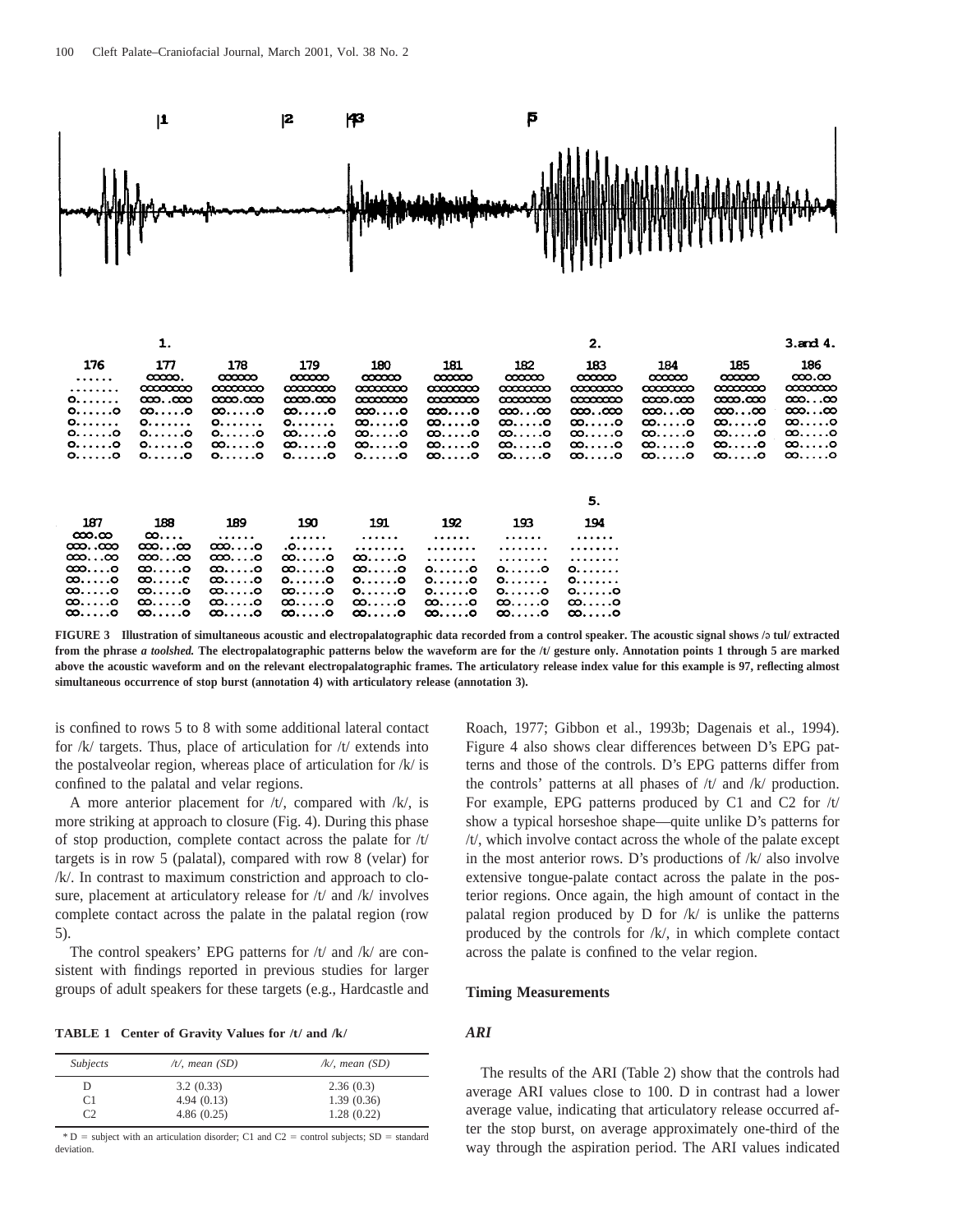

**FIGURE 4 Composite electropalatographic palatograms for /t/ and /k/ at the approach to closure, maximum constriction, and articulatory release for the three speakers. Tongue-palate contact occurring** . **50% over 12 tokens is displayed as black squares, contact occurring** , **50% as gray squares.**

substantial negative skewness, so the Kruskal-Wallis *H* test was used to determine differences in ARI values between subjects, with 12 observations per group. The results were  $\chi^2$  = 16.4,  $p < .001$ . Mann-Whitney *U* tests were used for pair-wise comparisons of the test results. D showed significantly different ARI values from C1 ( $U = 12$ ,  $p < .001$ ) and C2 ( $U =$ 13,  $p < .001$ ). However, no significant difference in ARI values was found for C1 and C2 ( $U = 55$ ,  $p = .326$ ).

D's abnormal articulatory release of palatal stops is illustrated in Figure 5 in which articulatory release (annotation 3) occurs approximately one-quarter of the way through the aspiration period. The delay in release of articulatory constriction relative to the stop burst is reflected in the low ARI value of 76. D's articulatory release occurs after the acoustic stop burst, in contrast to the control subject's production in Figure 3 in which articulatory release and stop burst occur almost simultaneously. During the data analysis, we found that a silent closure phase on the acoustic trace followed by a weak stop burst was typical of D's productions of /t/ and /k/ targets. Figure 5

**TABLE 2 Mean Articulatory Release Index Values\***

| Subjects      | ARI, Mean (SD) |
|---------------|----------------|
|               | 66.83 (19.08)  |
| C1            | 96.91 (3.77)   |
| $\mathcal{C}$ | 95.85 (4.48)   |

 $*$  D = subject with an articulation disorder; C1 and C2 = control subjects; ARI = articulatory release index;  $SD =$  standard deviation.

illustrates the closure phase (the period between annotation 1 and annotation 4) and D's weak stop burst (annotation 3).

## **DISCUSSION**

D produced classic middorsum palatal stops in the sense that listeners could not distinguish between alveolar and velar targets, with the result that the phoneme boundary was lost (Trost, 1981). However, D did not articulate alveolar targets in exactly the same way as velar targets, as might be assumed from a transcription-based analysis of his speech. Analysis of the COG values showed that D had a significantly more anterior place of articulation for the palatal stop produced for /t/, compared with the palatal stop produced for /k/. The place distinction for /t/ and /k/ was evident at approach to closure and maximum constriction but not at articulatory release.

# **Covert Contrasts**

Subtle articulatory differences between target phonemes, such as produced by D for  $/t/$  and  $/k/$ , have been referred to as covert contrasts. The term *covert contrast* was first used by Hewlett (1988) to describe instrumentally measurable differences among target phonemes that are neutralized in listeners' perceptions. The existence of covert contrasts has been reported for children with functional phonological disorders (for recent reviews, see Edwards et al., 1997, and Gibbon and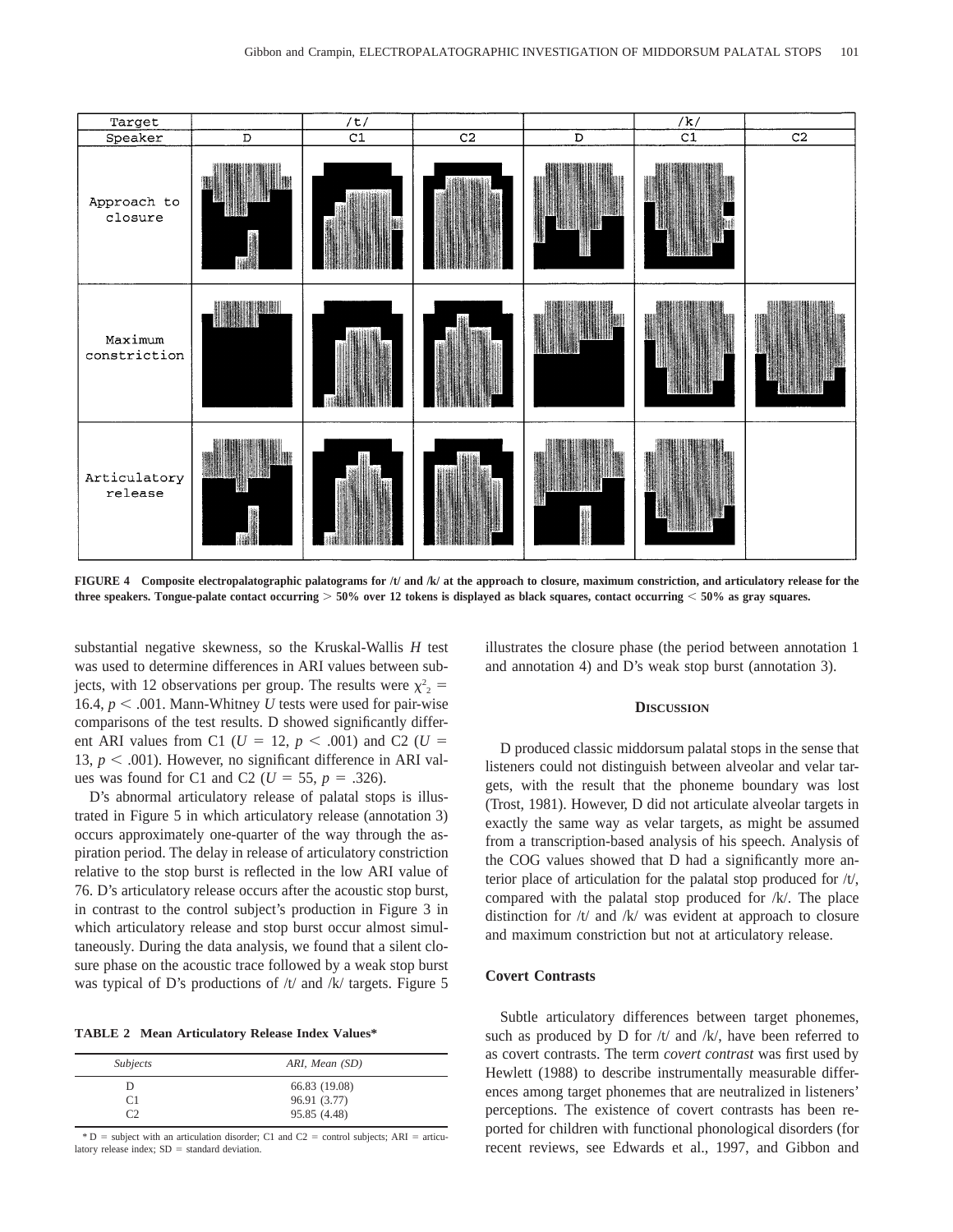

|                   |                   |                                    |                                  | --                  |                   |                           |                   |                   |                   |                   |
|-------------------|-------------------|------------------------------------|----------------------------------|---------------------|-------------------|---------------------------|-------------------|-------------------|-------------------|-------------------|
| 262               | 263               | 264                                | 265                              | 266                 | 267               | 268                       | 269               | 270               | 271               | 272               |
|                   |                   | .                                  |                                  | .                   | .                 |                           | .                 | .                 | .                 | .                 |
| .                 | .                 | .                                  | .                                |                     | 0.00000           | $0, \ldots$ . $0, \ldots$ | 0.0.              | $0, \ldots$ .co   | $0, \ldots$ .co   | $0. \ldots$ .coo  |
| 0.00000           |                   |                                    |                                  | $\infty$ $\infty$   | $\infty$ $\infty$ | $\infty$ $\infty$         | $\infty$          | $\infty$          | $\infty$          | <b>00000000</b>   |
| 0.0000            | 0.00000           | 0.0000                             | $0.0$ $\infty$                   | ထာထာ                | $\infty$          | $\infty$                  | $\alpha$          | $\alpha$          | $\infty$          | $\infty$          |
| $\infty$ $\infty$ | $\infty$ $\infty$ | $\infty$ $\infty$                  | $\infty$                         | $\infty$            | $\infty$          | $\infty$                  | $\alpha$          | $\infty$          | $\infty$          | $\infty$          |
| $\infty$ $\infty$ | $\infty$ $\infty$ | $\infty$ .coo                      | $\infty$                         | $\infty$            | $\infty$          | $\infty$                  | $\infty$          | $\infty$          | $\infty$          | $\infty$          |
| 0.000             | $\infty$ $\infty$ | $\infty$ .coo                      | $\infty$ . $\infty$              | $\infty$ . $\infty$ | $\infty$          | $\infty$                  | <b>∞∞∞</b>        | $\infty$          | $\alpha$          | $\infty$          |
| $\infty$ $\infty$ | $\infty$ $\infty$ | 0000.000                           | $\infty$ . $\infty$              | $\infty$            | $\infty$          | $\infty$                  | <b>00000000</b>   | $\alpha$          | $\infty$          | <b>00000000</b>   |
| 2.                |                   | 4.                                 |                                  | 3.                  |                   |                           |                   |                   |                   | 5.                |
| 273               | 274               | 275                                | 276                              | 277                 | 278               | 279                       | 280               | 281               | 282               | 283               |
| .                 | .                 | .                                  | .                                | .                   | .                 | .                         | .                 | .                 | .                 | .                 |
| $0, \ldots$ cco   | $0. \ldots 000$   | $\mathbf{0} \dots \mathbf{\infty}$ | . 00                             | $\ldots$ $\infty$   | . 00              | .                         | .                 | .                 | .                 | .                 |
| $\infty$          | $\infty$          | <b>00000000</b>                    | $\infty$ $\infty$                | $\infty$ $\infty$   | .o.               | .0.0                      | . 0               | .                 | .                 | .                 |
| $\infty$          | $\infty$          | $\infty$                           | $\alpha\alpha\alpha\alpha\alpha$ | ന്മാനാ              | $\infty$ $\infty$ | $\infty$ $\circ$          | $\infty$ $\circ$  | . 0               | .0                | . 0               |
| $\infty$          | $\infty$          | <b>00000000</b>                    | $\infty$                         | $\infty$            | $\infty$ $\infty$ | $\infty$ $\infty$         | $\infty$ $\infty$ |                   | .0.00             | .0.00             |
| $\infty$          |                   | $\infty$                           | $\infty$                         | $\infty$ .coo       | $\infty$ $\infty$ | $\infty$ $\infty$         | $\infty$ $\infty$ | $\infty$ $\infty$ | $\infty$ $\infty$ | $\infty$ $\infty$ |
| $\infty$          | <b>00000000</b>   | $\infty$                           | $\infty$                         | $\infty$ $\infty$   | $\infty$ $\infty$ | $\infty$ $\infty$         | $\infty$ $\infty$ | $\infty$ $\infty$ | $\infty$ $\infty$ | $\infty$ $\infty$ |
| $\infty$          |                   | <b>00000000</b>                    | $\infty$                         | $\infty$ $\infty$   | $\infty$ $\infty$ | $\infty$ $\infty$         | 0.000             | $\ldots$ .coo     | $\ldots$ .coo     | $\ldots$ .coo     |
|                   |                   |                                    |                                  |                     |                   |                           |                   |                   |                   |                   |

**FIGURE 5 Simultaneous acoustic and electropalatographic data recorded from D. The acoustic signal shows the target /**E )**tul/ [**E )**c1 ul] extracted from the phrase** *a toolshed.* **The electropalatographic patterns below the waveform are for the /t/ target gesture only. Annotation points 1 through 5 are marked above the acoustic waveform and on the relevant electropalatographic frames. The low articulatory release index value in this example (76) reflects the delay in articulatory release relative to stop burst.**

Scobbie, 1997), but to our knowledge covert contrasts have not been reported in cleft palate speech.

Covert contrasts are important because production of a phonetic distinction between phonemic categories is considered relevant to diagnosis. Evidence of an articulatory distinction between phonemic categories is often used to differentiate between speech errors that are phonetic in origin and those that have a phonological basis (McWilliams et al., 1990; Grunwell, 1993; Sell et al., 1994). With reference to cleft palate speech, Sell et al.'s (1994) view is that an articulatory distinction between phoneme classes indicates that there is ''an appreciation of the need to signal a phonological contrast, i.e., the speech difficulty is phonetic in nature'' (p. 8). Differentiating between phonetic and phonological speech errors has therapeutic as well as diagnostic implications. Phonetic errors are viewed as requiring motor-oriented therapy, whereas phonological errors require an approach focusing on linguistic conceptualization and organization (Bernthal and Bankson, 1988; Klein, 1996; Sell et al., 1994).

The EPG data showed that D was making an articulatory distinction between /t/ and /k/. Furthermore, observation of D's EPG patterns for  $/s/$  and  $/f/$  targets, which were heard as homophonous lateral fricatives [1], revealed another case of covert contrast. The EPG data showed that the EPG patterns for /1/ targets had consistently less lateral contact on one side of the palate than /s/ targets. The existence of covert realization of  $/t$ -/k/ and /s/-/f/ contrasts is interpreted as evidence that the majority of D's abnormal articulations were phonetic in origin. However, D's palatal stops and lateral fricatives could be considered speech errors with phonological consequences for listeners since the alveolar-velar (e.g., /t/-/k/) and alveolar-postalveolar (e.g.,  $\frac{s}{f}$  /s/- $\frac{f}{f}$ ) contrasts were neutralized in listeners' perceptions. This interpretation of EPG data illustrates how instrumental data can assist in the diagnostic process and demonstrates that distinguishing phonetic from phonologic speech errors is not always possible on the basis of perceptually based data alone.

# **Listener Perceptions**

There are a number of possible explanations for the finding that listeners failed to detect the articulatory distinction that D produced for /t/ and /k/ targets. It may be that the articulatory distinction was so subtle that it could not have been detected easily by the human ear. On the other hand, it may be that palatal sounds are problematic perceptually for English listen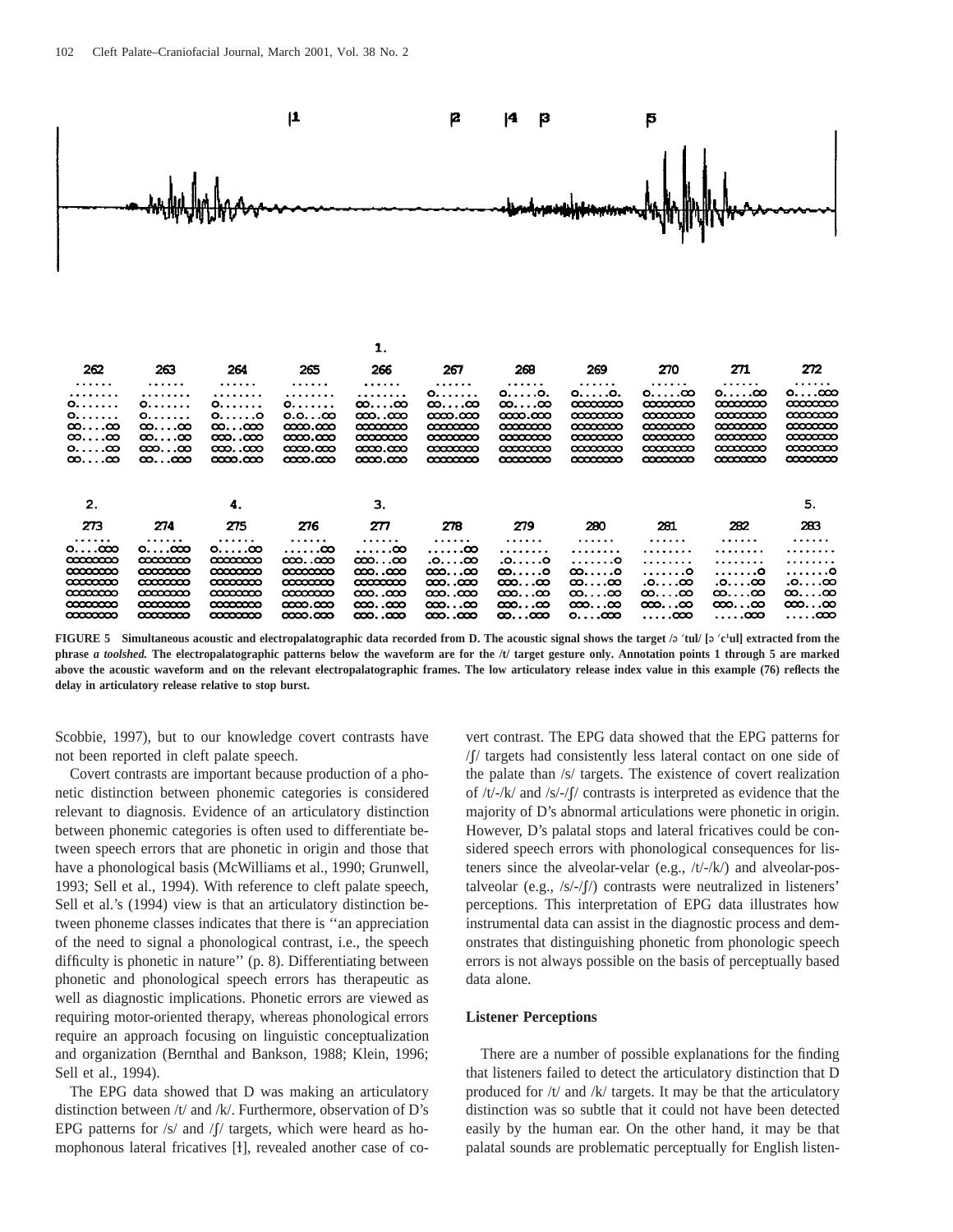ers. Santelmann et al. (1999) suggest that ''the middorsum palatal stop may be especially difficult for English speakers because it overlaps with two phonemic categories [i.e., alveolar and velar]'' (p. 234). Finally, a factor that could have contributed to listeners' difficulty in detecting the place distinction for  $/t/$  and  $/k/$  in D's speech was the phonetic detail of articulatory release. The different placements for /t/ and /k/ targets at approach to closure and at maximum constriction were not observed at articulatory release, which had placement in the palatal region for both targets. The similar location of articulatory release in the palatal region for /t/ and /k/ targets would have contributed to perceptual cues that led listeners to judge these targets as homophonous palatal stops.

# **Lateral Release**

Lateralization is a feature of cleft palate speech that has been noted to affect sibilant targets mainly. In a review of 263 individuals with cleft palate, Greene (1960) found that 19% had lateral articulation of /s/ and /z/. A less studied characteristic of cleft palate speech is lateral release in which it occurs as a secondary articulatory feature of lingual stops such as /t/ and /k/. Albery (1991) noted that abnormal lateral release can affect alveolar and velar stops in cleft palate speakers. However, lateral release has received little attention in the cleft palate literature. This lack of research is surprising because lateral release affects the cues that listeners use to identify place of articulation, with the result that abnormal lateral release would be predicted to have an adverse effect on speech intelligibility.

The finding that D had complete tongue palate contact occurring simultaneously with lateral release is in agreement with the findings from the Japanese literature on ''lateral misarticulation'' (LM). Yamashita et al., Suzuki, Michi and Ueno (1981) defined LM as involving the tongue dorsum making complete contact across the palate (i.e., there is no evidence of tongue grooving) and lateral release of air (i.e., air directed out of the occluded dental arch posterior to the molar teeth). Yamashita et al. (1992) found that the majority of speakers who produced lateral fricatives did so with complete contact across the whole of the palate.

The ARI made it possible to quantify details of the timing of articulatory release relative to the stop burst during production of /t/ and /k/ targets. The ARI showed that for D, unlike the control subjects, articulatory release of the tongue constriction for /t/ and /k/ targets was not closely timed with the acoustic stop burst. On average, the first third of the aspiration period for D's /t/ and /k/ involved lateral escape of air, while the remaining period of aspiration involved a central airstream. Although on average one-third of the aspiration period involved lateral friction, the timing of articulatory release for /t/ and /k/ was variable, with ARI values ranging from 39 to 99. The finding that the timing of articulatory release was variable supports other studies (e.g., Wada et al., 1970) that have reported increased variability in articulatory release in cleft speakers with articulation disorders.

Perceptual judgments indicated that D's middorsum palatal

stops involved lateral release and variable amounts of lateral friction during the aspiration period. There is no way of knowing from EPG and acoustic data alone where precisely in the vocal tract the air was escaping during the period between the acoustic stop burst and articulatory release in D's speech. The presence of complete central articulatory closure indicates that the air was not escaping centrally. Further, a simple procedure—the ''cold mirror test'' (Yamashita and Michi, 1991) was used to reduce the possibility that air was escaping through the nose during /t/ and /k/ productions. Because most of the hard palate region was occluded during /t/ and /k/, it is most likely that the air was escaping laterally in the retromolar region.

D's low and variable ARI values were in contrast to the control subjects' ARI values, which were close to 100. There are two possible methodological reasons the controls did not achieve ARI values of exactly 100, even in cases in which articulatory release occurred simultaneously with stop burst. First, the Reading EPG3 samples articulatory data at 100 Hz and the acoustic signal at 10,000 Hz. The effect of the different sampling rates is that there is an inherent error factor of  $\pm$  5 milliseconds in the ARI calculation. Second, EPG may not detect the exact time of articulatory release in which release occurs at a more anterior location than the first row of EPG electrodes (i.e., for /t/) or at a more posterior position than the back row of EPG electrodes (i.e., for /k/). Thus, the precise time of articulatory release may have occurred later than indicated from the EPG trace for the control subjects' productions. Nevertheless, even given the procedural limitations outlined, the control subjects still achieved ARI values near 100.

# **Inferring Tongue Behavior From EPG**

D's articulations of /t/ and /k/ targets involved extensive tongue-palate contact across the whole of the hard palate area, with the exception of the most anterior region. Although EPG does not record which part of the tongue is contacting the palate, it is possible to make inferences about this. For example, in cases in which EPG contact occurs in the anterior zone (i.e., the first four rows that constitute the alveolar and postalveolar regions), it is inferred that the tongue tip/blade is the active articulator. In cases in which contact is in the posterior zone (i.e., the back four rows that are the palatal and velar regions), it is inferred that the front portion of the tongue dorsum, sometimes referred to as the anterodorsum, is the active articulator (Hardcastle and Gibbon, 1997; Gibbon, 1999; see Fig. 1).

The EPG data suggest that D was using the anterodorsum to make contact with the palate during productions of  $/t/$  and /k/. Overuse of the tongue dorsum supports previous studies that have shown a tendency for cleft speakers to articulate with the back, rather than the tip, of the tongue (e.g., Morley, 1970; Lawrence and Philips, 1975; Yamashita et al., 1992). The EPG data from D's productions support Trost's (1981) original description of middorsum palatal stops, which she states are produced with ''midpalatal lingual contact with tongue tip down''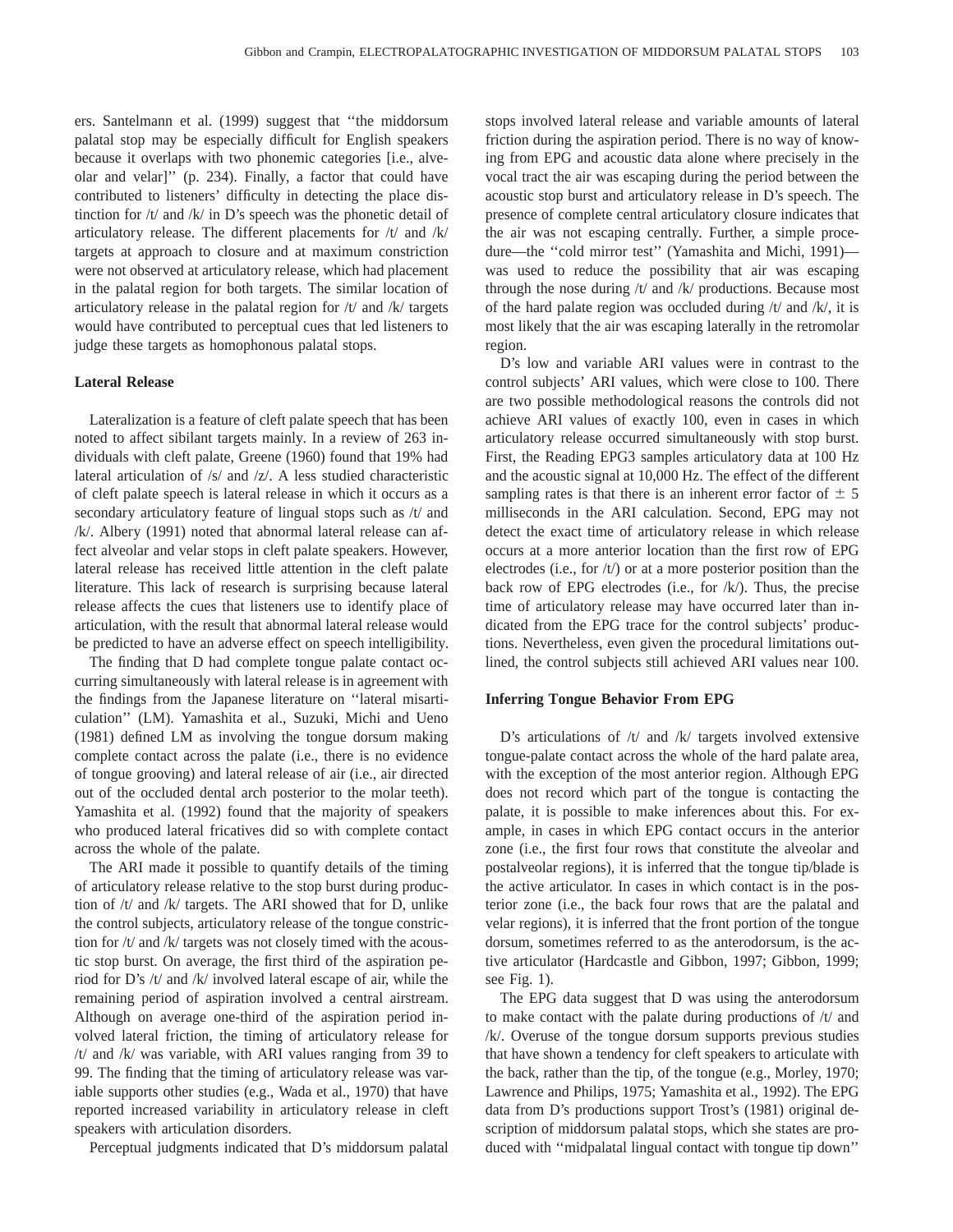(p. 196). A relevant point in relation to Trost's quote is that the authors observed the tongue tip-down position when watching D's face while he was speaking.

# **Comparing EPG Patterns From Cleft and Control Speakers**

D's EPG patterns for /t/ and /k/ were different from normal patterns for these targets (Hardcastle and Roach, 1977; Gibbon et al., 1993b; Dagenais et al., 1994). However, direct comparisons between EPG patterns produced by speakers with abnormal palatal arches and speakers with normal palatal arches need to be made with caution. For example, D's hard palate was flatter and more irregular in shape than the controls' (Fig. 2). The placement of electrodes on the artificial palates according to anatomical landmarks assists in making comparisons between EPG patterns produced by different speakers (Hardcastle et al., 1991a). For instance, in all speakers, the most posterior row of electrodes is placed on the junction of the hard and soft palates, and the lateral electrodes are on the gingival border. Placing electrodes according to anatomybased criteria means that, although physical distance between electrodes may vary from speaker to speaker, it is possible to compare EPG patterns from different speakers in terms of their contact in the various phonetic regions of the hard palate (i.e., alveolar, postalveolar, palatal, and velar).

#### **CONCLUSION**

This study reports two novel features of middorsum palatal stops, namely covert contrast and lateral release. We have argued that it is important to identify these features for research and clinical purposes, and we have demonstrated that quantifying these features is possible using the instrumental procedures described. It is clear that further research is needed. One issue to be addressed is whether these features are widespread in the middorsum palatal stops produced by speakers with cleft palate. A group of individuals who produce middorsum palatal stops needs to be investigated before this question can be answered. The methodology and indices developed and described in this study are considered appropriate for such future research into middorsum palatal stops.

#### **REFERENCES**

- Albery E. *Consonant Articulation in Different Types of Cleft Lip and Palate.* Leicester, England: Leicester Polytechnic; 1991. Thesis.
- Baken RJ, Orlikoff RF. *Clinical Measurement of Speech and Voice.* 2nd ed. San Diego: Singular Publishing Group; 2000.
- Ball MJ. *Phonetics for Speech Pathology.* 2nd ed. London: Whurr Publishers; 1993.
- Bernthal J, Bankson N. *Articulation and Phonological Disorders.* Englewood Cliffs, NJ: Prentice Hall; 1988.
- Chapman K, Hardin M. Phonetic and phonologic skills of two-year-olds with cleft palate. *Cleft Palate Craniofac J.* 1992;29:435–443.
- Dagenais PA, Lorendo LC, McCutcheon MJ. A study of voicing and context effects upon consonant linguapalatal contact patterns. *J Phonet.* 1994;22: 225–238.
- Edwards J, Gibbon F, Fourakis M. On discrete changes in the acquisition of the alveolar/velar stop consonant contrast. *Lang Speech.* 1997;40:203–210.
- Fletcher SG. *Diagnosing Speech Disorders From Cleft Palate.* New York: Grune and Stratton; 1978.
- Gibbon FE. Undifferentiated lingual gestures in children with articulation/phonological disorders. *J Speech Lang Hear Res.* 1999;42:382–397.
- Gibbon F, Dent H, Hardcastle W. Diagnosis and therapy of abnormal alveolar stops in a speech-disordered child using electropalatography. *Clin Linguist Phonet.* 1993;7:247–267.
- Gibbon F, Hardcastle W. Deviant articulation in a cleft palate child following late repair of the hard palate: a description and remediation procedure using electropalatography. *Clin Linguist Phonet.* 1989;3:93–110.
- Gibbon F, Hardcastle WJ, Nicolaidis K. Temporal and spatial aspects of lingual coarticulation in /kl/ sequences: a cross-linguistic investigation. *Lang Speech.* 1993;36:261–278.
- Gibbon F, Nicolaidis K. Palatography. In: Hardcastle WJ, Hewlett N, eds. *Coarticulation in Speech Production: Theory, Data, and Techniques.* Cambridge, England: Cambridge University Press; 1999:229–245.
- Gibbon F, Scobbie JM. Covert contrasts in children with phonological disorder. *Austral Commun Q.* 1997; Autumn Edition:13–16.
- Gibbon F, Stewart F, Hardcastle WJ, Crampin L. Widening access to electropalatography for children with persistent sound system disorders. *Am J Speech Lang Pathol.* 1999;8:319–334.
- Greene M. Speech analysis of 263 cleft palate cases. *J Speech Hear Disord.* 1960;25:43–48.
- Grunwell P. *Analysing Cleft Palate Speech.* London: Whurr Publishers; 1993.
- Hardcastle WJ, Gibbon F. Electropalatography and its clinical applications. In: Ball MJ, Code C, eds. *Instrumental Clinical Phonetics.* London: Whurr Publishers; 1997:149–193.
- Hardcastle WJ, Gibbon FE, Jones W. Visual display of tongue-palate contact: electropalatography in the assessment and remediation of speech disorders. *Br J Disord Commun.* 1991a;26:41–74.
- Hardcastle W, Gibbon F, Nicolaidis K. EPG data reduction methods and their implications for studies of lingual coarticulation. *J Phonet.* 1991b;19:251– 266.
- Hardcastle WJ, Morgan Barry RA, Clark CJ. An instrumental phonetic study of lingual activity in articulation-disordered children. *J Speech Hear Res.* 1987;30:171–184.
- Hardcastle W, Morgan Barry R, Nunn M. Instrumental articulatory phonetics in assessment and remediation: case studies with the electropalatograph. In: Stengelhofen J, ed. *Cleft Palate: The Nature and Remediation of Communicative Problems.* Edinburgh, Scotland: Churchill Livingstone; 1989:136– 164.
- Hardcastle WJ, Roach PJ. An instrumental investigation of coarticulation in stop consonant sequences. In: Hollien P, Hollien H, eds. *Current Issues in the Phonetic Sciences.* Amsterdam, The Netherlands: John Benjamins; 1977: 531–540.
- Hewlett N. Acoustic properties of  $/k/$  and  $/t/$  in normal and phonologically disordered speech. *Clin Linguist Phonet.* 1988;2:29–45.
- Kent RD. Hearing and believing: some limits to the auditory-perceptual assessment of speech and voice disorders. *Am J Speech Lang Pathol.* 1996; 5:7–23.
- Klein ES. *Clinical Phonology: Assessment and Treatment of Articulation Disorders in Children and Adults.* San Diego: Singular Publishing Group; 1996.
- Lawrence CW, Philips BJ. A telefluoroscopic study of lingual contacts made by persons with palatal defects. *Cleft Palate J.* 1975;12:85–94.
- McWilliams BJ, Morris HL, Shelton RL. *Cleft Palate Speech.* 2nd Ed. Philadelphia: BC Decker; 1990.
- Michi K, Suzuki N, Yamashita Y, Imai S. Visual training and correction of articulation disorders by use of dynamic palatography: serial observation in a case of cleft palate. *J Speech Hear Disord.* 1986;51:226–238.

*Acknowledgments.* We thank Wilf Jones who designed the EPG system; Craig Shaw, Ph.D., for statistical advice; James Murphy, M.Sc., for assistance with data analysis; and Lucy Ellis, Ph.D., for helpful comments on an initial draft.